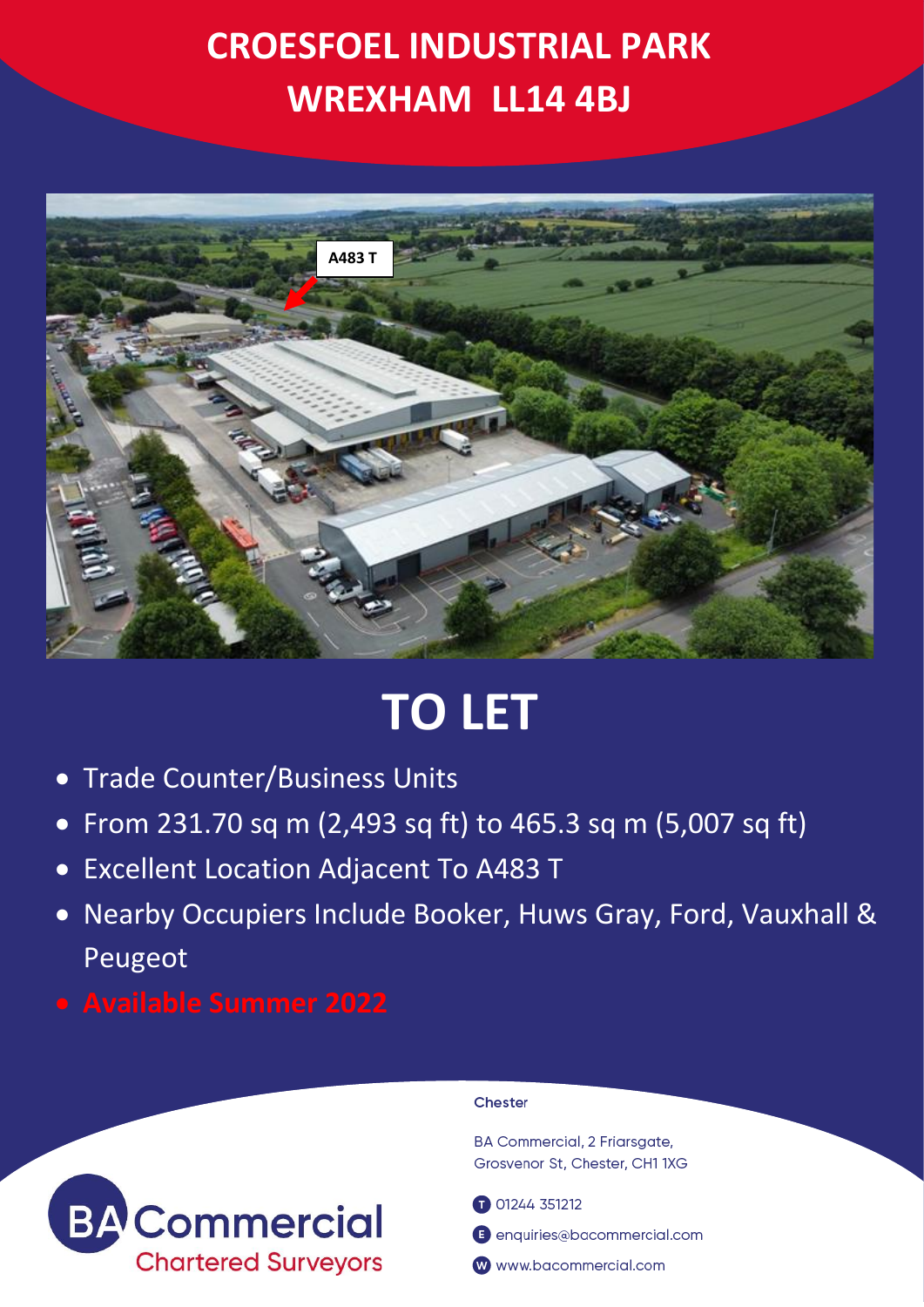### **LOCATION**

The property occupies a well located site within Croesfoel Industrial Park, a highly successful location which has attracted the following occupiers:

- **Booker**
- Vauxhall Peugeot Ford
- Huws Gray
- Charles Owen
- **Starbucks**
- Subway
- Esso PFS

Croesfoel Industrial Park is located on Junction 2 of the A483 T, which has dual carriageway access straight through to the A55 which then links to the national motorway network via the M53.

Please refer to location plan.

### **DESCRIPTION**

The development comprises a single terrace of 5 units, constructed in 2020 and providing excellent modern industrial and warehousing accommodation.

The specification is as follows.

- Steel portal frame construction providing clear working space
- Plastic coasted insulated cladding to elevations and roof
- Roof lights
- Sectional up and over doors to warehouse
- Good car parking provision
- Male and female lavatories

Please note that whilst the buildings have been constructed on an individual basis, they can be easily combined to be let as a total single building.

Please note that to the side of Unit 5, there is a self contained yard area that would be included in the letting.

### **LEASE**

The new units will be available To Let on Full Repairing & Insuring leases for a term to be agreed.

### **ACCOMMODATION/AREAS**

The property has been measured up in accordance with the RICS Code of Measuring Practice on a GIA as follows:

| <b>Unit</b> | Sq M   | Sq Ft |
|-------------|--------|-------|
| 4           | 233.60 | 2,514 |
| 5           | 231.70 | 2,493 |
| Combined    | 465.3  | 5,007 |

### **RENTAL**

| <b>Unit</b>                     | <b>E</b> Pax |  |
|---------------------------------|--------------|--|
| 4                               | 16,500       |  |
|                                 | 18,000       |  |
| To include self-contained yard. |              |  |

### **RENTAL DEPOSIT**

A rent deposit may be requested depending on credit check.

### **SERVICE CHARGE**

The estate is maintained to a high standard and a service charge is levied in this regard.

### **RATES**

The VOA website confirms the properties have the following Rateable Values:

| Unit | <b>RV</b> |
|------|-----------|
| 4    | £7,000    |
|      | £7,100    |

Interested parties are advised to contact the Local Rating Authority.

### **SERVICES**

All main services are available or connected to the property subject to statutory regulations.



#### Chester

BA Commercial, 2 Friarsgate, Grosvenor St, Chester, CH1 1XG

01244 351212

enquiries@bacommercial.com

North Wales

**BA Commercial, Hanover House,** The Roe, St Asaph, LL17 OLT

01745 330077

www.bacommercial.com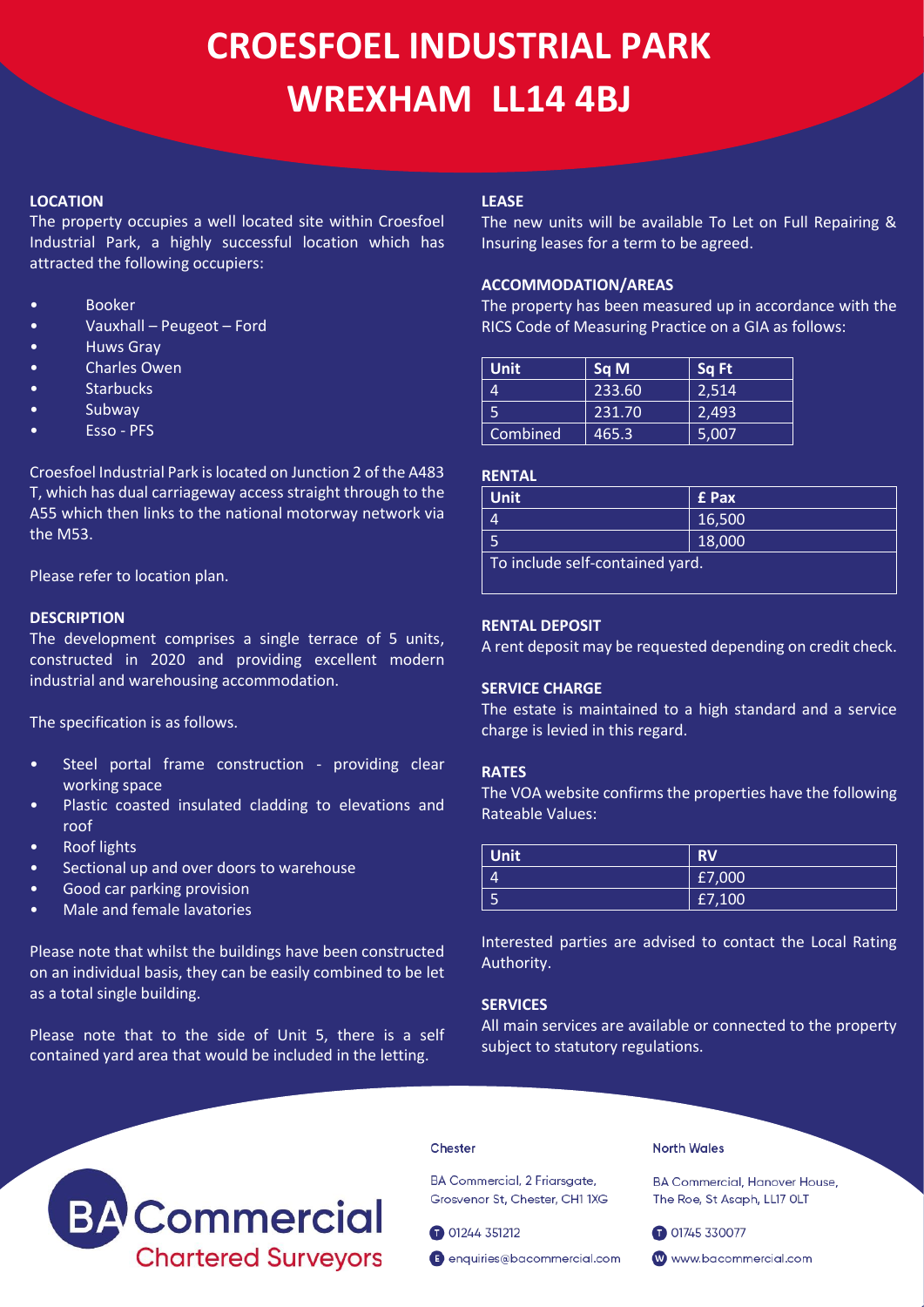### **EPC**

Energy Performance Certificates can be provided by the agent.

### **LEGAL COSTS**

Each party is responsible for payment of their own legal costs incurred in documenting this transaction.

### **AGENTS NOTE**

Under Money Laundering Regulations, we are obliged to verify the identity of a proposed purchaser/tenant once a sale/let has been agreed and prior to instructing solicitors. This is to help combat fraud and money laundering and the requirements are contained in statute. A letter will be sent to the proposed purchaser/tenant once the terms have been agreed.

### **VAT**

All prices quoted are exclusive of but may be liable to Value Added Tax.

### **PLANS/PHOTOGRAPHS**

Any plans or photographs forming part of these particulars were correct at the time of preparation and it is expressly stated that these are for reference, rather than fact.

## **VIEWING**

Strictly by appointment through the sole agents BA Commercial, Chester 01244 351212 Ref: June2022

**[howard.cole@bacommercial.com](mailto:howard.cole@bacommercial.com) 07387 647578**

**[tom.hill@bacommercial.com](mailto:tom.hill@bacommercial.com) 07984 225241**

### **SUBJECT TO CONTRACT**





#### Chester

BA Commercial, 2 Friarsgate, Grosvenor St, Chester, CH1 1XG

01244 351212

enquiries@bacommercial.com

### **North Wales**

**BA Commercial, Hanover House,** The Roe, St Asaph, LL17 OLT

01745 330077

www.bacommercial.com